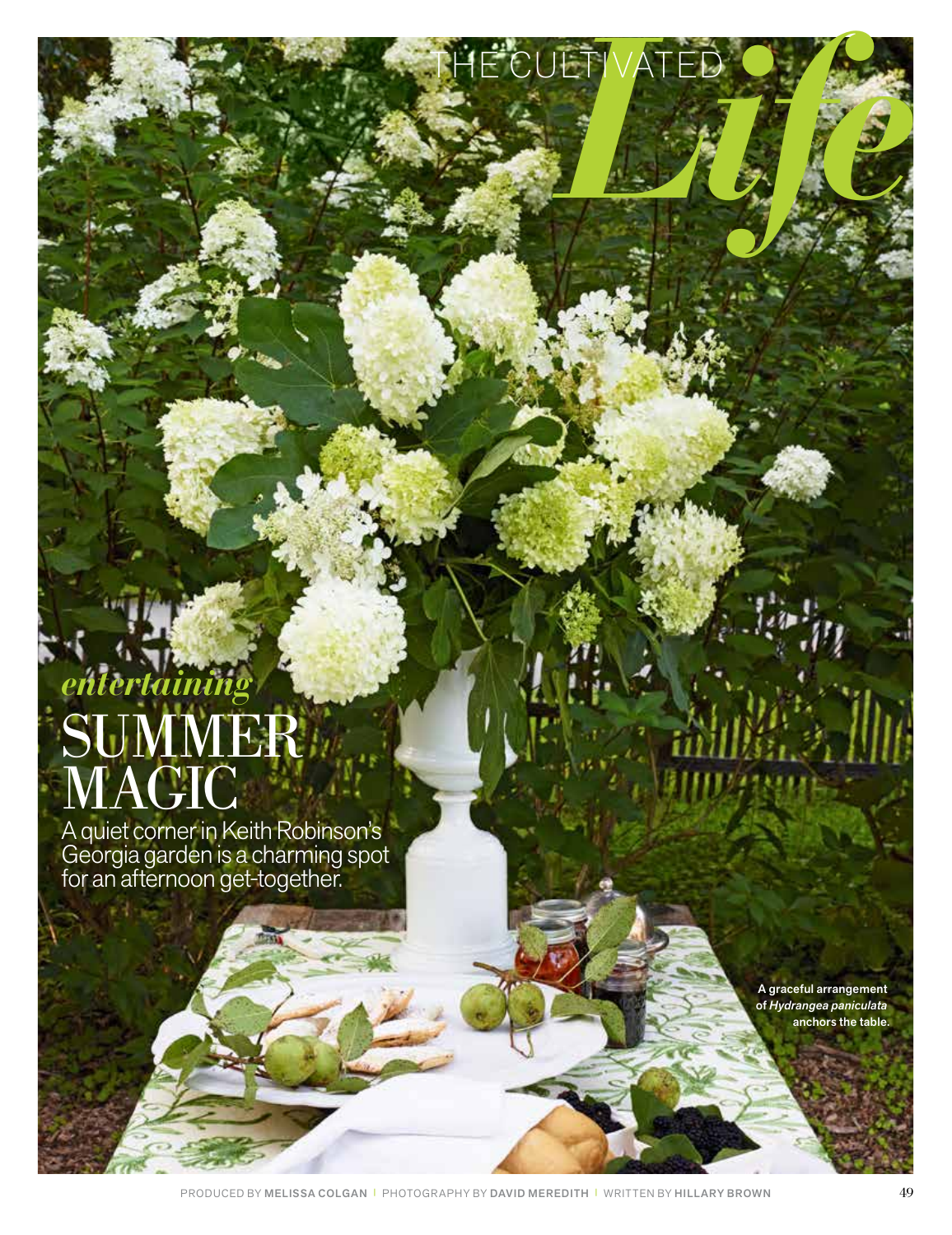## LIFE *entertaining*





t the height of the sultry Georgia summer, the front hedge of Keith Robinson's historic plantation explodes into a breathtaking wall composed of the verdant leaves and snowy blooms of *Hydrangea paniculata,* creating a bucolic backdrop for an intimate afternoon fete he hosts for friends in honor of the blackberry harvest. "In July and August, this area of the garden is truly spectacular," says the event designer, describing his favorite





**CLOCKWISE FROM TOP LEFT:** The table is set for a casual confab. Robinson serves guests his blackberry hand pies with fresh blackberry jam. A shaded potting station where Robinson keeps fragile topiaries and an extra set of gardening tools. Plates, Raynaud; tumblers,